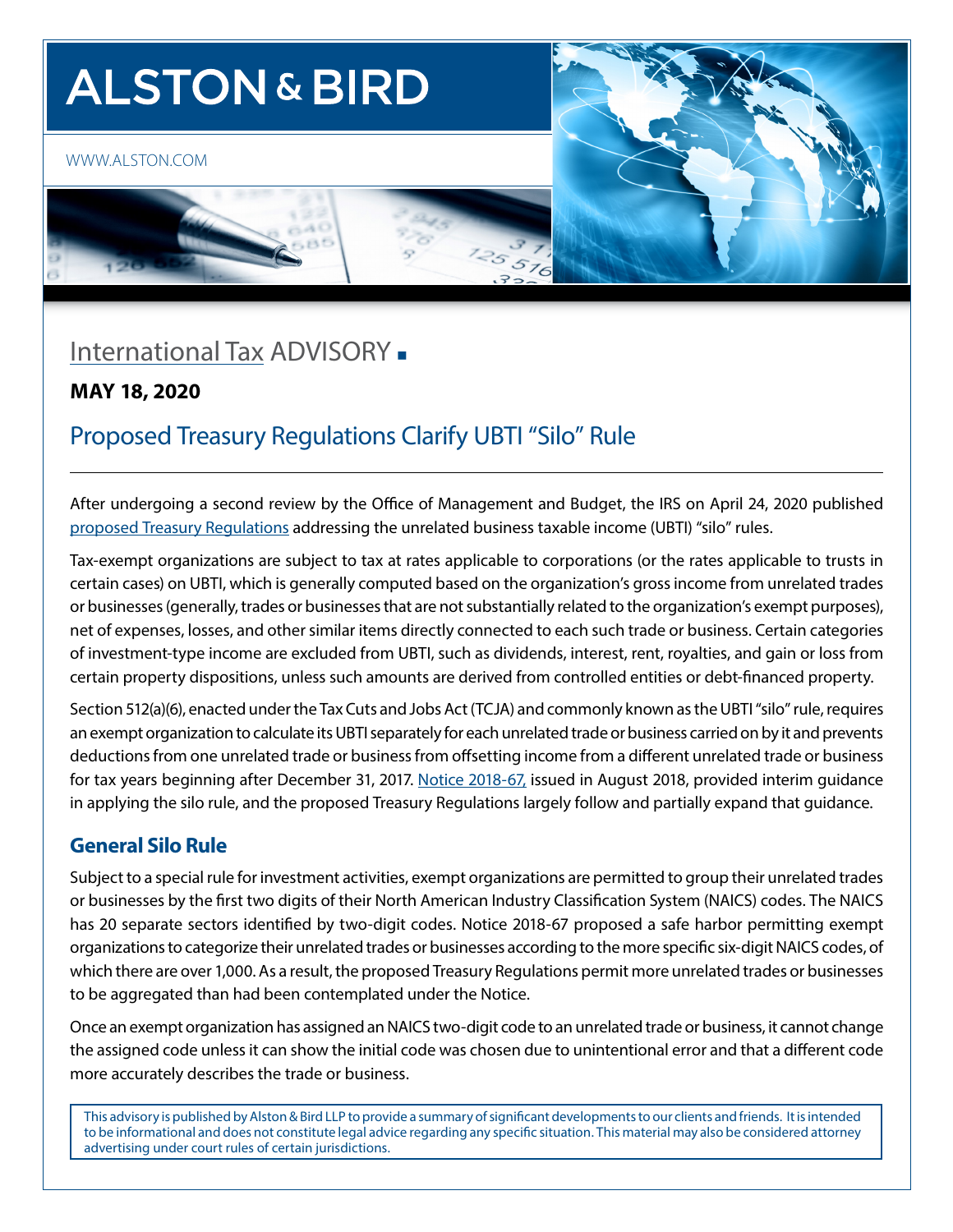#### **Special Silo Rule for Investment Activities**

In addition to the trades or businesses siloed under the general rule according to its two-digit NAICS code, the proposed Treasury Regulations permit three categories of "investment activities" to be aggregated and treated as a single, separate siloed unrelated trade or business: (1) qualifying partnership interests (QPIs); (2) debt-financed properties; and (3) qualifying S corporation interests.

#### *QPIs*

An exempt organization's interest in a partnership qualifies as a QPI if it meets either a de minimis or a control test. In applying either test, an exempt organization cannot have a QPI in a partnership in which it is a general partner.

A partnership interest meets the de minimis test if the exempt organization directly holds 2% or less of the profits and capital interests in the partnership.

A partnership interest meets the control test if the organization directly owns 20% or less of the capital interests and does not "control" the partnership. "Control" is based on all facts and circumstances, including the partnership agreement. However, the following circumstances represent per se control: (1) the organization itself has the power to require the partnership to take (or fail to take) actions that significantly affect the partnership's operations; (2) any of the organization's officers, directors, trustees, or employees have rights to participate in management or to conduct the partnership's business; or (3) the organization itself has the power to appoint or remove any of the partnership's officers or employees, or a majority of directors.

The Notice had included expansive aggregation rules requiring interests held by certain related parties of an exempt organization to be combined for purposes of applying the 2% and 20% thresholds under the de minimis and control tests. The proposed Treasury Regulations somewhat relax these rules, eliminating them entirely for the de minimis test and restricting them to require aggregation only from an organization's "supporting organizations" (as defined in Section 509(a)(3)) and "controlled entities" (as defined in Section 512(b)(13)(D)) for purposes of the control test.

The proposed Treasury Regulations also expand the Notice with a "look-through" rule that permits certain indirectly owned partnership interests to be treated as QPIs and aggregated with other investment activities, even if an exempt organization's direct interest in the upper-tier partnership does not qualify as a QPI. Under this rule, even if an exempt organization's direct interest in a partnership fails the control test and does not qualify as a QPI because the exempt organization owns more than 20% of the capital interests, as long as the exempt organization does not "control" the directly owned partnership, an exempt organization's indirect interest in a lower-tier partnership will qualify as a QPI if the exempt organization indirectly owns 2% or less of its profits and capital interests.

An organization can rely on a Schedule K-1 from a partnership to determine its percentage interests, but only to the extent the K-1 specifically lists the organization's profits or capital ownership interests at the beginning and end of the taxable year of the partnership (or the period of ownership within such year, if shorter). For this purpose, the percentage interest used to apply the 2% and 20% ownership thresholds is the average of the beginning and ending percentages derived from the K-1. However, the proposed Treasury Regulations are unclear on how an exempt organization must derive its percentage interests if it cannot rely on the information supplied to it on a partnership's K-1 (e.g., when the K-1 lists its percentage interests as "variable").

Similar to the Notice, the proposed Treasury Regulations include a transition rule permitting exempt organizations to aggregate as a separate unrelated trade or business all partnership interests acquired before August 21, 2018 that were not QPIs. However, the transition period ends on the first day of an organization's first taxable year beginning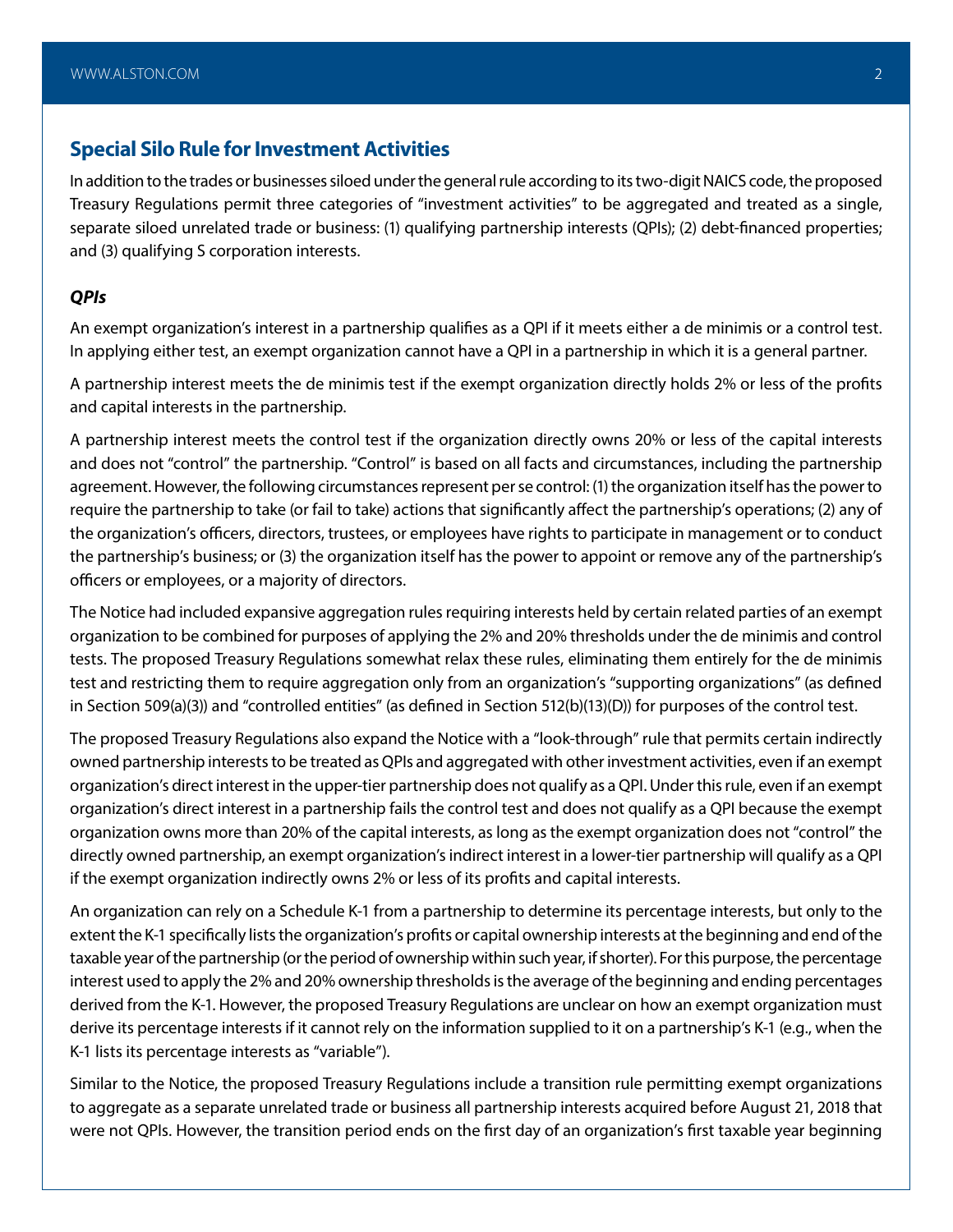after final Treasury Regulations are published. An organization can rely on this transition rule even if its percentage interest in the partnership changes on or after August 21, 2018.

An exempt organization must designate a qualifying direct or indirect partnership interest as a QPI, and once designated, a QPI remains a QPI unless and until it no longer qualifies. This means that once an exempt organization identifies a qualifying partnership interest as a QPI, it must treat it as a separate investment activity and cannot reassign it under the general silo rules based on an applicable NAICS two-digit code (unless it fails to qualify as a QPI).

#### *Debt-financed properties*

An exempt organization is permitted to include as an investment activity all amounts treated as "unrelated debtfinanced income" (UDFI) in connection with debt-financed property (not just UDFI from debt-financed property in connection with its QPIs, as the Notice had proposed). However, amounts that constitute UBTI without regard to the presence of debt financing are not attributed to investment activities and instead are grouped according to the applicable NAICS two-digit code under the general rule (examples include rent from property included as UBTI under Section 512(b)(3)(B) because more than 50% is attributable to personal property and rent from real property included as UBTI under Treasury Regulations Section 1.512(b)-1(c)(5) when services are also provided).

#### *S corporations*

An exempt organization's interest in an S corporation is treated as a separate unrelated trade or business, but any interest that meets the de minimis or control test may be treated as an investment activity and aggregated with the organization's other investment activities from QPIs and debt-financed properties. The exempt organization can rely on the Schedule K-1 received from the S corporation for purposes of determining its stock ownership percentage and applying the de minimis and control tests.

#### **NOLs**

The proposed Treasury Regulations helpfully clarify the ordering rules for pre- and post-TCJA net operating losses (NOLs). NOLs arising in tax years beginning on or before December 31, 2017 (pre-TCJA NOLs) are not subject to the UBTI silo rule. Therefore, pre-TCJA NOLs can offset any UBTI generated by an exempt organization. If an exempt organization has both pre-TCJA NOLs and post-TCJA NOLs (NOLs arising in tax years beginning after December 31, 2017), it must offset its pre-TCJA NOLs against UBTI first.

Notably, the proposed Treasury Regulations do not address the interaction of the UBTI silo rule with the revised NOL rules under the Coronavirus Aid, Relief, and Economic Security (CARES) Act for post-TCJA NOLs generated in taxable years beginning after December 31, 2017 and before January 1, 2021. For those years, NOLs can be carried back up to five years, and the 80% income limitation is temporarily repealed. The preamble indicates the IRS and Treasury will further consider the interaction between the silo rule and these changes under the CARES Act and may issue additional guidance.

#### **"Controlled Entities"**

Section 512(b)(13) generally treats certain amounts that would otherwise be exempt (any interest, annuity, royalty, or rent) as giving rise to UBTI when accrued or received from "controlled entities." The proposed Treasury Regulations do not permit these amounts to be treated as income from investment activities under the rules described above. Instead, all such amounts must be treated as attributable to an unrelated trade or business for each separate controlled entity.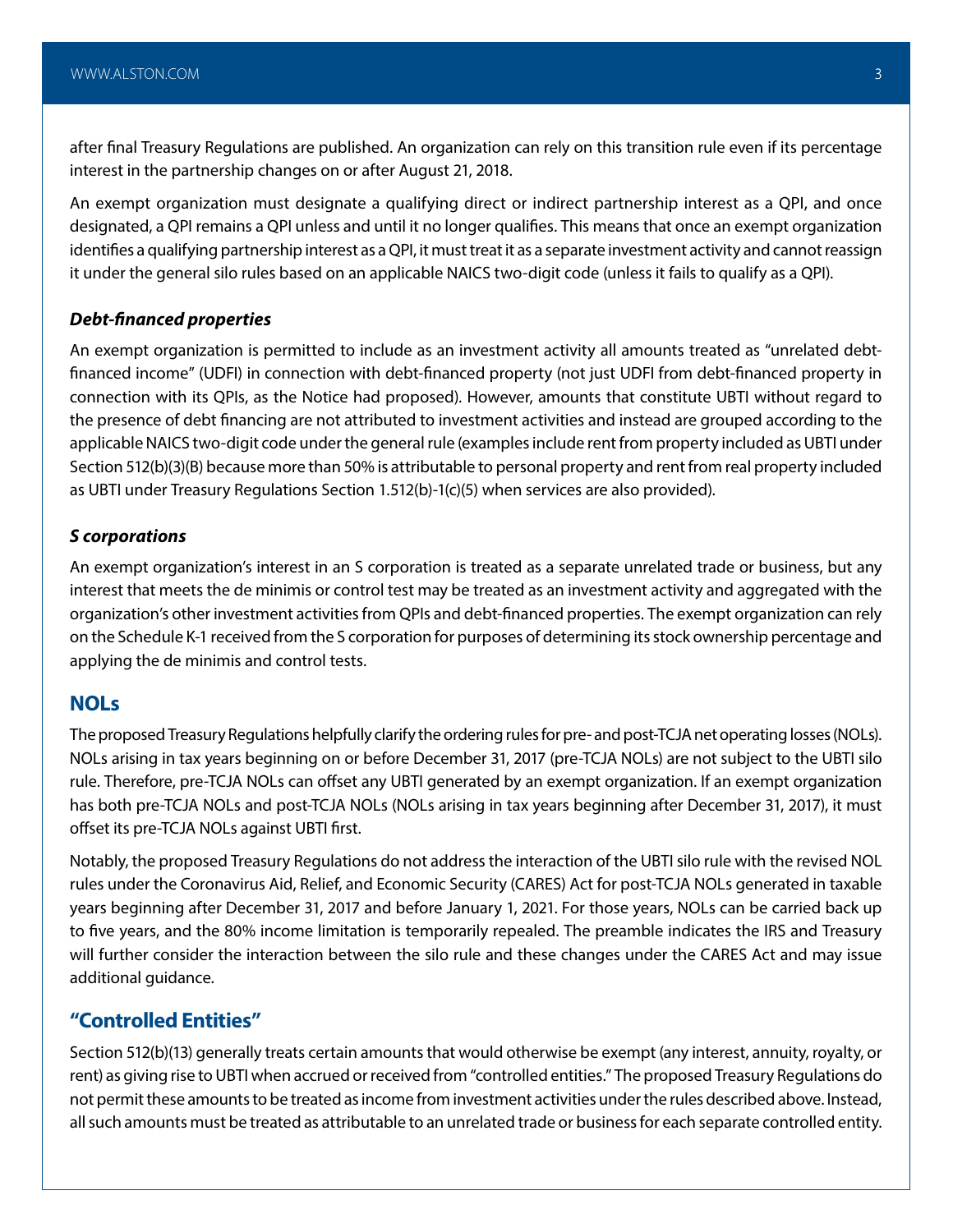#### **Subpart F and GILTI**

The proposed Treasury Regulations confirm that, for purposes of determining an exempt organization's UBTI, Subpart F and global intangible low-taxed income (GILTI) inclusions are treated in the same manner as dividends exempt under Section 512(b)(1), except for Subpart F insurance income, which is specifically includable as UBTI under Section 512(b)(17). Therefore, Subpart F income (other than insurance income) and GILTI are not subject to UBTI or the silo rules, unless they are separately includable as debt-financed income.

Any UBTI from insurance income under Section 512(b)(17) is treated as income from a separate unrelated trade or business, meaning that an exempt organization can combine such income received from multiple controlled foreign corporations, but cannot offset such income against any other category of UBTI.

#### **Other Rules**

The proposed Treasury Regulations also clarify that the silo rule does not apply for purposes of the public support tests applied under Sections 170(b)(1)(A)(vi) and 509(a)(1) and Section 509(a)(2). Additional rules apply to social clubs, voluntary employees' beneficiary associations, and supplemental unemployment compensation benefits trusts. The proposed Treasury Regulations incorporate existing rules for allocating deductions among related and unrelated trades or businesses, which generally require that allocations be done on a reasonable basis taking into account all facts and circumstances, but confirm that the unadjusted gross-to-gross method (which allocates expenses based on relative gross receipts) is not a reasonable method. The preamble notes that the IRS and Treasury continue to consider appropriate allocation rules and intend to publish a separate notice with further guidance on this issue.

#### **Effective Dates**

For taxable years beginning before the date that final Treasury Regulations are published, exempt organizations applying the silo rule may rely on the proposed Treasury Regulations or, alternatively, on the methods provided in the Notice or on a reasonable, good-faith interpretation of the rules governing UBTI, considering all facts and circumstances.

For more information, please contact [Clay Littlefield](https://www.alston.com/en/professionals/l/littlefield-clay-a) at 704.444.1440, [Danny Reach](http://www.alston.com/professionals/danny-reach/) at 704.444.1272, [George Abney](https://www.alston.com/en/professionals/a/abney-george/) at 404.881.7980, or [Mark Williamson](https://www.alston.com/en/professionals/w/williamson-mark/) at 404.881.7993.

Alston & Bird has formed a multidisciplinary [task force](https://www.alston.com/en/resources/coronavirus/overview) to advise clients on the business and legal implications of the coronavirus (COVID-19). You can [view all our work](https://www.alston.com/en/insights/?keyword=Coronavirus&reload=false&scroll=499.7685546875) on the coronavirus across industries and [subscribe](https://www.alston.com/en/resources/subscriptions-form) to our future webinars and advisories.